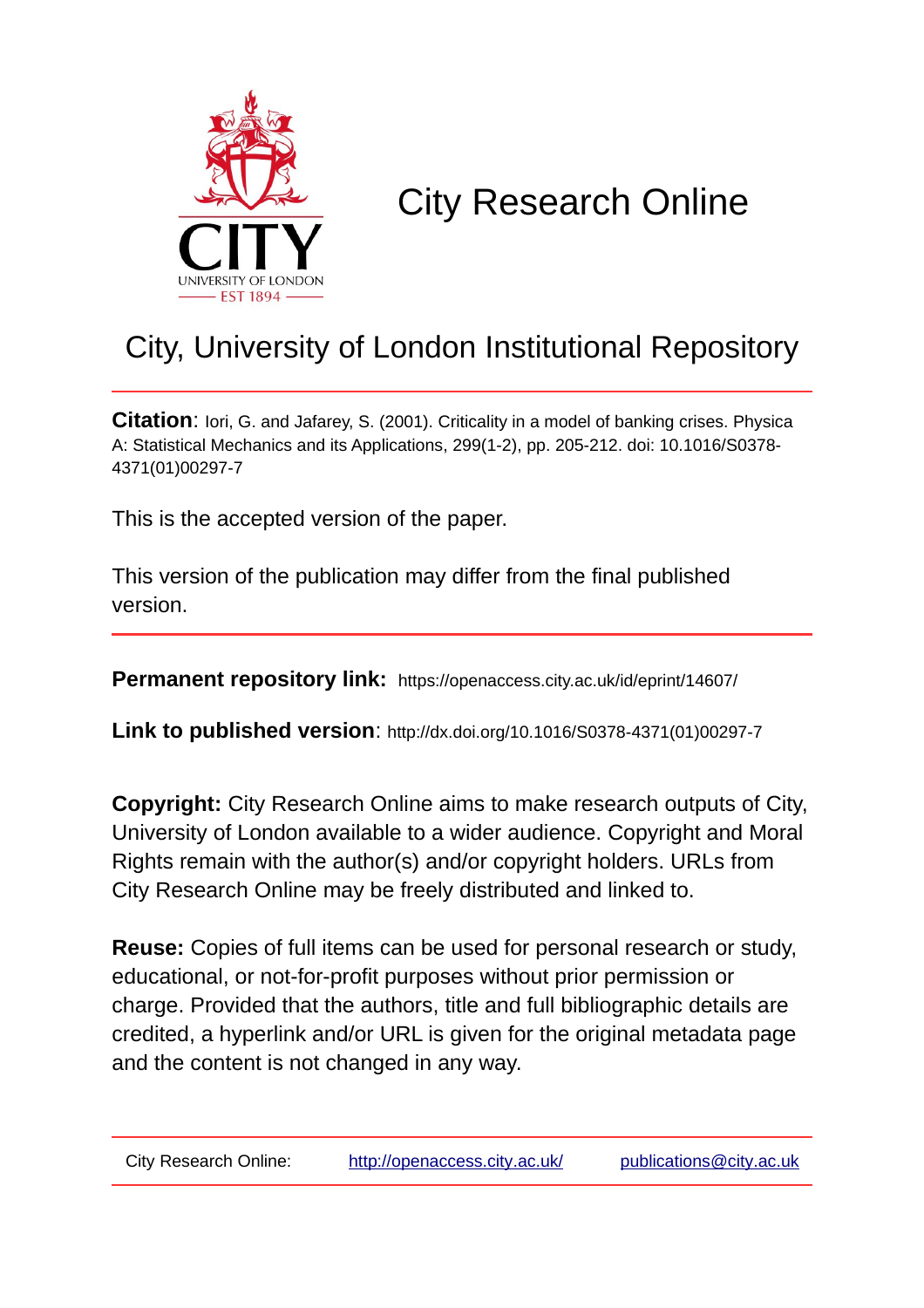### Criticality in a model of banking crises.

Giulia Iori

*Department of Mathematics, Kings College Strand, London WC2R 2LS, U.K. E-mail: giulia.iori@kcl.ac.uk*

Saqib Jafarey

*Department of Economics, University of Wales Swansea, Singleton Park, Swansea SA2 8PP, U.K. E-mail: s.s.jafarey@swansea.ac.uk*

(February 1, 2008)

An interbank market lets participants pool the risk arising from the combination of illiquid investments and random withdrawals by depositors. But it also creates the potential for one bank's failure to trigger off avalanches of further failures. We simulate a model of interbank lending to study the interplay of these two effects. We show that when banks are similar in size and exposure to risk, avalanche effects are small so that widening the interbank market leads to more stability. But as heterogeneity increases, avalanche effects become more important. By varying the heterogeneity and connectivity across banks, the system enters a critical regime with a power law distribution of avalanche sizes.

#### I. INTRODUCTION

Systemic failure in banking arises when one bank's failure triggers off further failures. The history of modern banking is full of examples of systemic failure at both moderate and large scales, with the 1997 East Asian crisis being the most recent example of large scale bank failure.

Several channels through which systemic failure may arisehave been explored  $[1-7]$ . In this paper, we focus on one channel, namely interbank lending. Interbank lending allows banks which face temporary shortfalls in funds to borrow from banks which have surpluses. Such lending creates a network of credit and debt relationships within the banking system. If one debtor bank fails, it adversely affects the balance sheet of its creditors and can trigger off their subsequent failures.

At the same time, interbank lending allows for the pooling of risk arising from the stochastic pattern of deposits and withdrawals by each bank's customers. Without interbank lending, banks might become even more vulnerable to failure, although such failure would be idiosyncratic and free of the symptoms of systemic collapse. Judgment on the effects of interbank lending for a banking system's stability should therefore take into account both the ex ante risk-sharing effect and the ex post systemic failure effect. In this paper, we study these effects by developing and simulating a dynamic model of a banking system, linked together through an interbank credit market.

Our approach abstracts from the rationality of individual behavior and resembles the approach taken in the statistical mechanics of disordered systems. Episodes of sys-

temic failure in banking appear analogous to the periodic collapses or 'avalanches' which arise in natural systems in the form of earthquakes, microfracturing, epidemics, magnetization of ferro-magnetic systems, etc. The capacity of a natural system to generate avalanches of various sizes seems to depend on certain general features, such as the heterogeneity of the elementary constituents of a system and the nature of interaction between them. By analogy in a banking system, we focus on how the individual characteristics of banks and their mutual interaction on an interbank market can affect the stability of the system.

#### II. THE MODEL.

Time is discrete. At the initial time,  $t = 0$ , the system starts with  $N_0$  banks. At any subsequent time, there are  $N_t$  banks operating in the system. The number of banks may go down as a result of failures, but failing banks are not replaced by new entrants.

Credit linkages between banks are defined by a connectivity matrix,  $J_{ij}$ .  $J_{ij}$  is either one or zero; a value of one indicates that a credit linkage exists between banks  $i$  and j and zero indicates no relationship.  $J_{ij}$  are randomly chosen at the beginning of the simulation.  $c$  denotes the probability that  $J_{ij}$  is one for any two banks. At one extreme,  $c = 0$  represents the case of no interbank lending, while  $c = 1$  represents a situation in which all banks can potentially borrow and lend from each other.

The primary purpose of a bank is to channel funds received from depositors towards productive investment. Deposits,  $A_t^k$ , and investment opportunities,  $\omega_t^k$ , are ran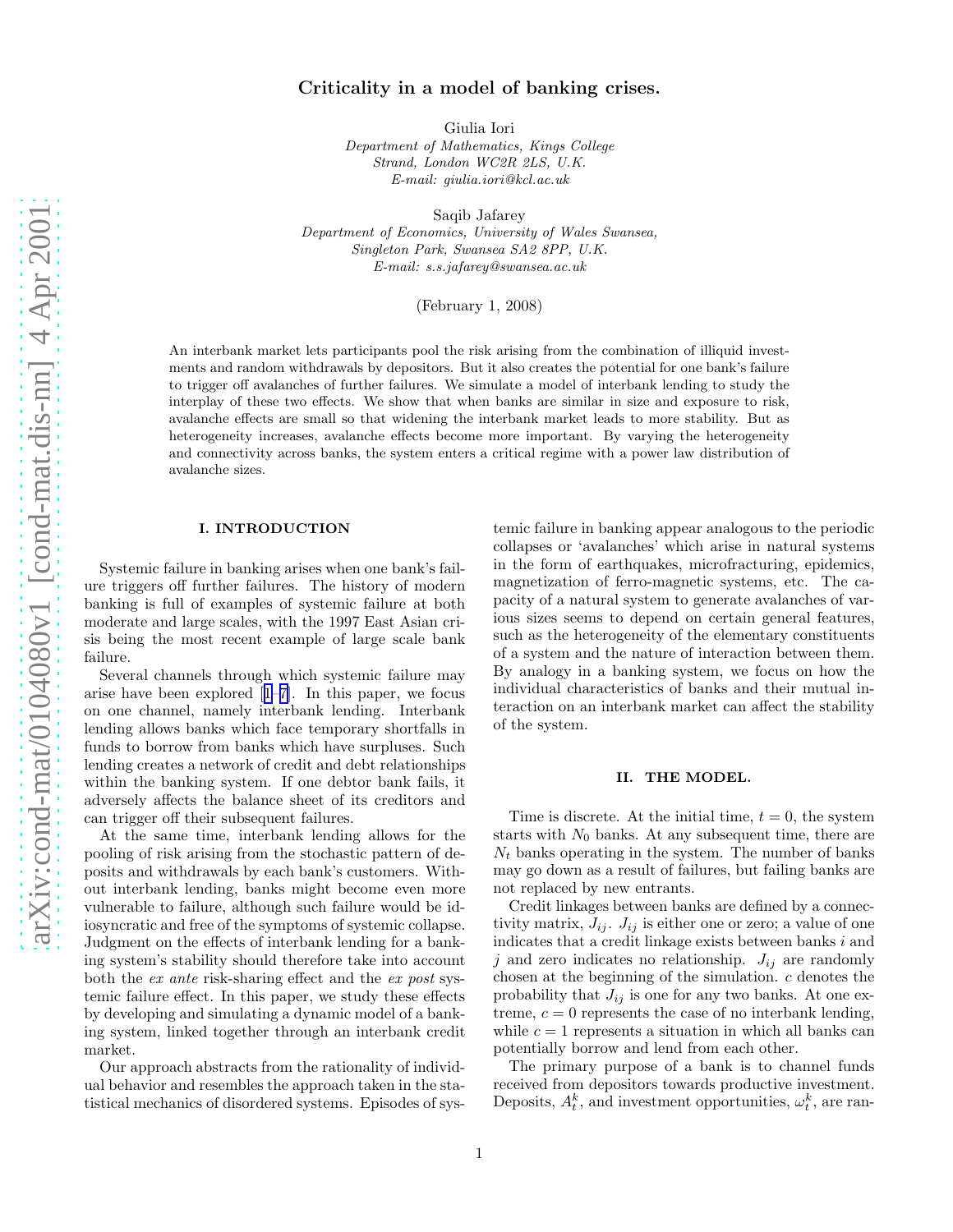domly and independently drawn for each bank k at each time t from Gaussian distributions with means  $\bar{A}^k$  and  $\bar{\omega}^k$ respectively, and variances  $\bar{A}^k \sigma_A$  and  $\bar{\omega}^k \sigma_\omega$  respectively:

$$
A_t^k = |\bar{A}^k (1 + \sigma_A \epsilon_t^1)|
$$
  

$$
\omega_t^k = |\bar{\omega}^k (1 + \sigma_\omega \epsilon_t^2)|
$$
  

$$
\epsilon^{1,2} \sim N(0, 1)
$$

Once tied up in investment, resources become relatively illiquid; any investment made at time  $t$  fully matures only at some time  $t + \tau$ . A return,  $\rho$ , is realized at each point,  $t + 1$ ,  $t + 2$ ,  $\cdots$   $t + \tau$ .  $\rho$  is exogenous and risk-free. However, since withdrawals are unpredictable, a bank may find it itself unable to repay its depositors due to the illiquidity of its investment.

Each bank  $k$  starts a period,  $t$ , with cash holdings inherited from the past,  $M_{t-1}^k$ . These are constituted by

$$
M_{t-1}^k = A_{t-1}^k + B_{t-1}^k + V_{t-1}^k - \sum_{s=1}^\tau I_{t-s}^k,
$$

where  $A^k$  are its deposits,  $V^k$  represents its equity,  $I<sup>k</sup>$  represents past investments and  $B<sup>k</sup>$  represents borrowings.  $B^k$  can be negative or positive and satisfies:  $\sum_{k=1}^{N} B^k = 0$ . Borrowing consists of one-period loans, which require repayment in full in the period after which they are undertaken.

Each bank receives income,  $\rho \sum_{s=1}^{\tau-1} I_{t-s}^k$  and  $(1+\rho)I_{t-\tau}^k$ from investments made over the last  $\tau$  periods. It then receives a new level of  $A_t^k$ , as defined above. Its cash holdings then adjust to reflect  $(A_t^k - A_{t-1}^k)$ , the net change in its deposits and  $\rho \sum_{s=1}^{\tau} I_{t-s}^k + I_{t-\tau}^k$ , the receipt of incomes from past investment. If the adjusted cash holdings become negative, the bank can issue negotiable debt certificates to cover any excess of payments over its cash reserves. However, the certificates have to be redeemed at the end of the period through borrowing from other banks. If this is not done, the bank fails and its debt certificates become worthless.

If a bank has borrowed in the past period, its priority is to repay its creditors. Such payments are made in cash. Hence, banks with cash holdings in excess of their debt obligations, which equal  $(1 + r_b)B_{t-1}^j$  for bank j, make payments to their respective creditors. Here,  $r_b$  is the exogenous interest rate on interbank borrowing.

At this point, two types of banks can be distinguished, those with positive cash and those with negative cash. Accordingly, they get classified as potential lenders and potential borrowers respectively. Borrowing banks issue demands for loans equaling their debt obligations (interest plus principal) minus their current cash (which if negative adds to their demand).

Lending banks give priority to dividend payments (to shareholders) and investment. Dividend payments are made for maintaining a target equity: deposit ratio,  $\chi$ , and for preventing excessive levels of capitalization. Only banks whose adjusted cash holdings plus illiquid assets exceed a certain fraction of their total deposits make dividend payments. After dividends have been paid, the bank is assumed to undertake investment on the basis of its available liquid resources on the one hand, and its stochastic investment opportunity on the other. Available liquid resources comprise the bank's current cash minus any statutory reserve requirement imposed on it by a regulator. If the available investment opportunity exceeds this limit, the bank cannot exploit the full opportunity. It then invests upto the extent of its available cash resources.

After investment, any excess left over is made available to those borrowing banks with whom a credit linkage exists. Each borrowing bank contacts each lending bank with which it is linked in a random order. The two banks exchange an amount of credit equal to the minimum of the two banks' respective demand and supply. If the borrowing bank is left with an unfulfilled trade it contacts another lender with which it is linked.

A borrowing bank does not receive actual funds until it has lined up enough credit to ensure that it will not fail during the current period. Once a bank has obtained sufficient credit, funds are transferred and the cash positions of all banks involved is updated. This continues until either all loanable funds are exhausted or all demands for credit are satisfied.

At this point, the process reiterates itself through the following steps: banks which had not repaid creditors in the first round but now have borrowed enough cash to pay off past debt entirely, do so; these payments go to their creditors and money holdings get updated accordingly; potential borrowers and lenders are determined for the next round; if lenders had underutilized investment opportunities from the previous round, they make further investment. Finally, a fresh round of borrowing and lending takes place. The process repeats itself until reiteration produces no further exchange of credit.

All banks which are left with negative cash holdings or cash holdings which fall short of their remaining debt obligations are deemed to be in default. These banks are removed from the system. If, at the time of closure, a failing bank has illiquid assets in the form of investments made previously, these are liquidated at a fraction,  $\gamma$  (which is exogenous), of their true value. The proceeds are distributed, first to the depositors, then, if there is still some value left, this goes to creditors from the previous period and finally to the shareholders.

#### III. SIMULATIONS AND RESULTS.

In all the simulations to be presented, the return on investment,  $\rho$ , was risk-free and equal to 1.0%, the interest rate on interbank borrowing,  $r_b$ , was 0.5,  $\chi$ , the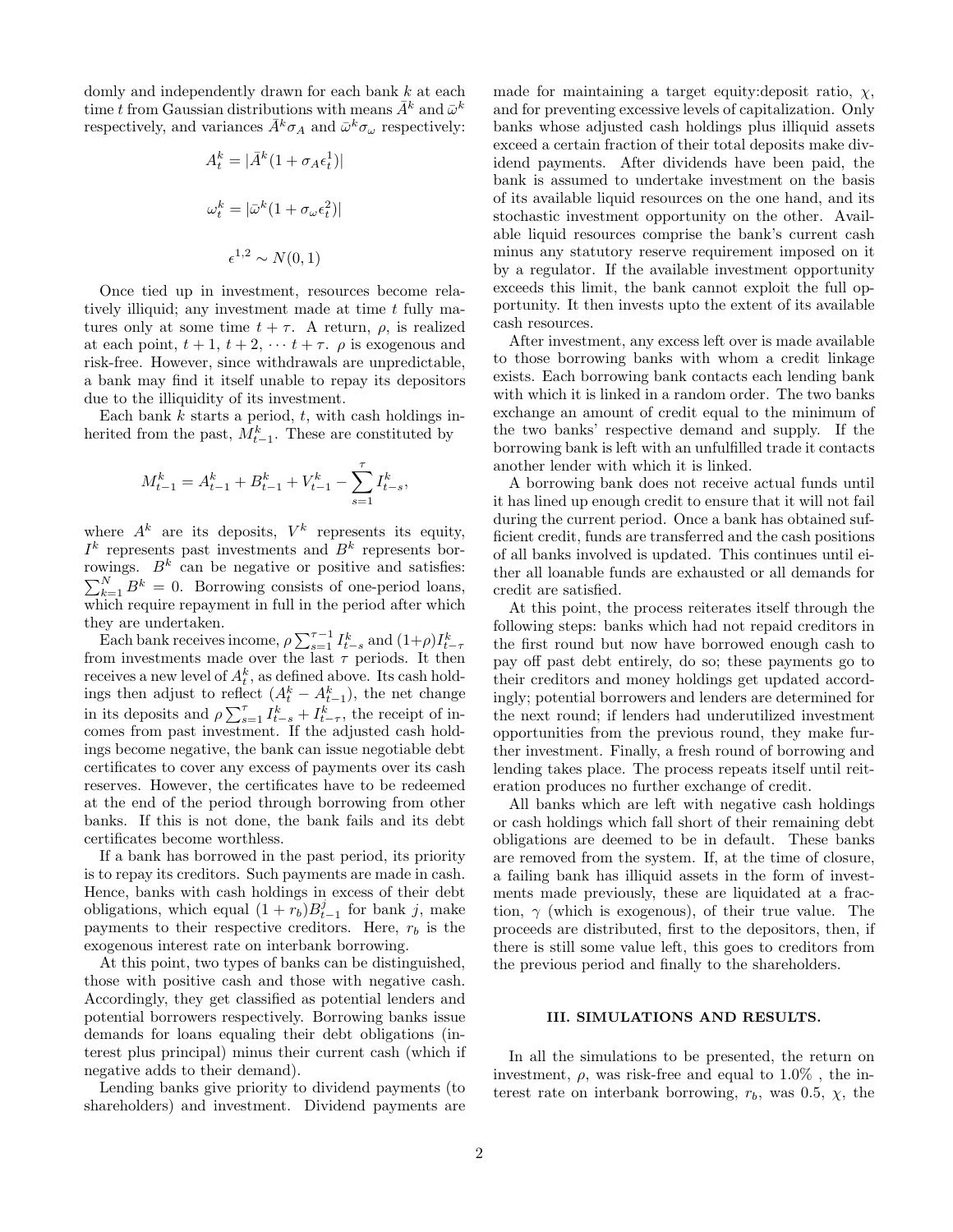equity: deposit ratio was 30%, the period of maturity  $\tau$ was set at 3 and the recovery rate  $\gamma$  was set at 0. Parameters which vary across the reported simulations are identified separately.

At  $t = 0$  each bank holds deposits,  $A_0$ , worth 1000 units and initial equity,  $V_0$ , equal to 0.3 times the initial deposit.

Initially,  $\bar{A}_k$  and  $\bar{\omega}_k$  were chosen as identical for each bank. This led to homogeneity in average size of deposits and investment opportunities across banks.

Figure 1 displays results on the main question of the paper. It compares bank failures with different degrees of linkage, c, in the interbank market. Increasing linkage adds stability, in the sense that in any period, there are more surviving banks the greater the degree of linkage. This pattern was very robust to changing the parameters of the simulation.

A policy issue raised by the results of Figure 1 concerns the role of statutory reserve requirements. By preventing banks from investing more than a certain fraction of the deposits placed by customers in the form of illiquid and/or risky assets, reserve requirements reduce the exposure of individual banks to the risk of failure. But they also inhibit interbank lending activity. This can reduce the risk sharing provided by interbank credit and destabilise the system. We conducted experiments along the lines of those reported in Figure 1 and found that, indeed, while without any interbank credit higher reserve requirements always led to fewer bank failures, with interbank credit linkages, similar increases in reserve requirements could increase the incidence of bank failures (see [\[8](#page-4-0)]).

In the homogeneous case depicted in Figure 1, episodes of bank failure affect only a small number of banks at a time and there appears to be no correlation across the episodes. This is because there is relatively little borrowing and lending taking place at any time. Even this small amount appears to save banks which face short run liquidity problems, but is not enough to generate contagion effects.



FIG. 1. Surviving banks with different interbank linkages.

To allow for systematically larger volumes of interbank activity, we try to differentiate banks in a way that some

banks tend to be lenders and others to be borrowers. We therefore make banks differ according to investment opportunities, by choosing:  $\bar{\omega}^k = \bar{\omega} |z^k|$  with  $z^k \sim N(0, \sigma_{\bar{\omega}})$ . Given that banks remained identical in terms of their deposit fluctuations, a large  $\bar{\omega}_k$  meant that a bank would invest large amounts and consequently face a greater exposure to liquidity risk. Such a bank would be more likely to act as a large borrower on the credit market, while for analogous reasons, a bank with small  $\bar{\omega}_k$  would be more likely to act as a large lender.



FIG. 2. Effect of variance in opportunities on failure: 100 percent linkage.

Figures 2 and 3 show some of the results from this experiment. Figure 2 shows the effect of greater heterogeneity on the incidence of bank failures when banks are 100 percent connected to each other. As the variance of types increases from 5 to 40, the incidence of failures goes up. Note that now the time path shows 'avalanches', i.e. many banks collapse together over brief periods of time. Since the aggregate environment is on average constant, avalanches suggest that knock-on effects are taking place.

Figure 3 shows that, fixing the variance of types at 10, increasing connectivity from 5 to 50 percent leads to less failures during the interval studied, but increasing connectivity to 80 percent leads to more failures than at 50 percent. Hence, in contrast to the case of homogeneous banks, increasing the extent of the interbank market need not increase overall stability.

We repeated the experiments discussed in Figures 2 and 3 by differentiating banks both in terms of size and in terms of investment opportunity, as follows:  $\bar{A}^k = \bar{A} | z^k |$ , and  $\bar{\omega}^k = \bar{\omega} |z^k|$ , with  $z^k \sim N(0, \sigma_{\bar{\omega}})$ . With this formulation, all banks face the same liquidity risk, but heterogeneity exists in the volume of borrowing and lending by different banks. A big borrowing bank might need to contact many small lending banks and a big lending bank might be a source of liquidity to many small banks. In both cases, the collapse of a big bank can create ripples through the system. The simulation results verified that this indeed does happen[[8\]](#page-4-0). These results are also consistent with empirical observations made in the literature (see,*e.g.*, [[1,5\]](#page-4-0)).